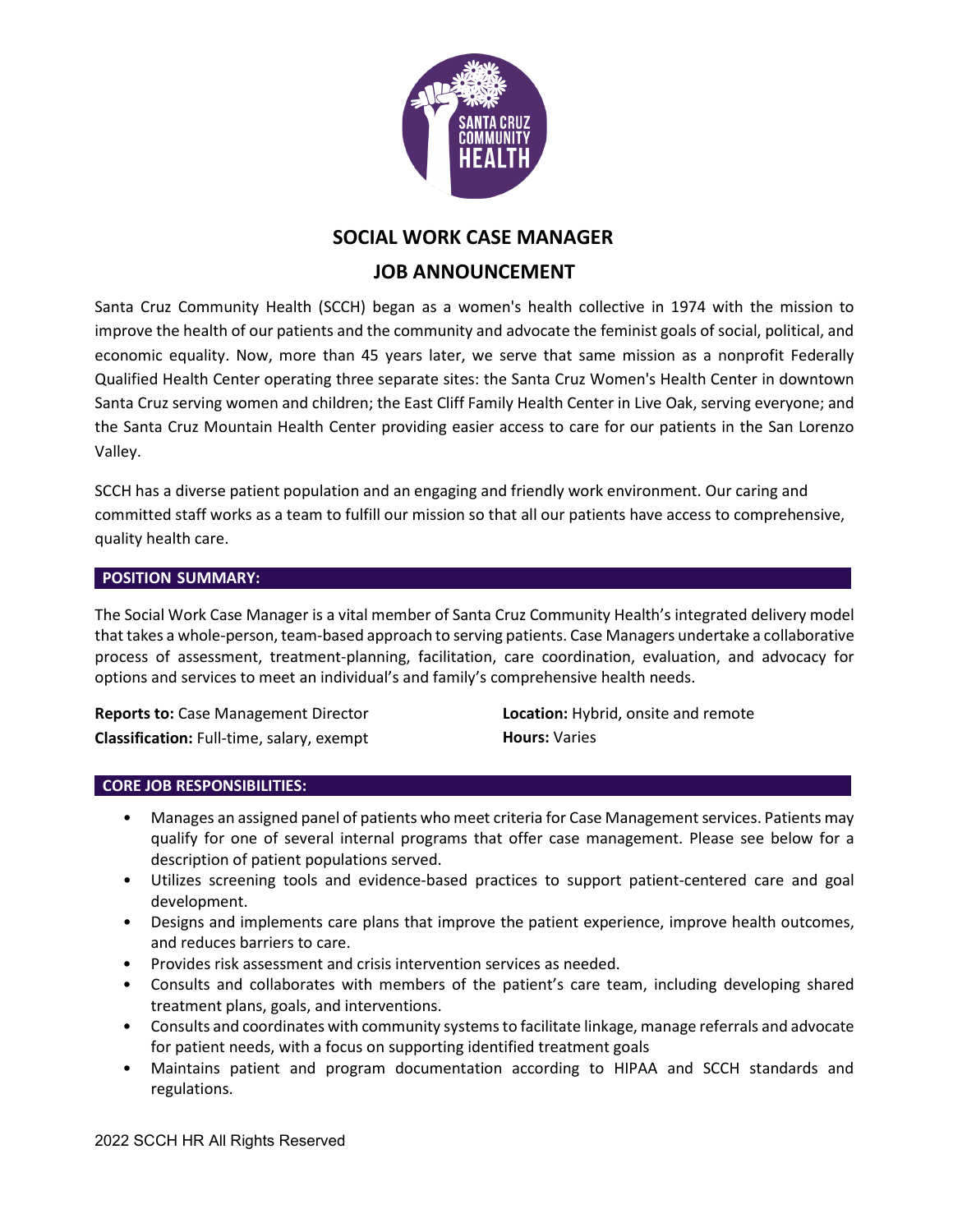

- Utilizes Health Information Technology such as SCHIO, Activate Care or Unite Us to better serve patients and improve communication with outside agencies.
- Uses critical thinking and common sense to analyze situations, make timely and valid decisions, and take appropriate actions. Must be prepared to adapt to rapidly shifting priorities with grace.
- Expands the interdisciplinary team to include patients, their identified support system, health care providers and community-based professionals with whom the client interacts (e.g. nurses, substance use counselors, behavioral health providers, pharmacy, etc.)
- Works within scope of practice and maintains a high level of ethical standards regarding confidentiality, dual-relationships and professional stature.
- Practices cultural humility in working with diverse patient populations.
- Attends community meetings and represents the organization professionally and capably.

The Social Work Case Manager may serve one or more of our identified case management populations:

- Complex care: Over 18, multiple chronic health conditions, behavioral health diagnosis, barriers to care, limited access to resources and other complex factors.
- Office Based Addiction Treatment: Substance use disorder either active or in recovery, motivation toward treatment, engaged in care with OBAT RN, barriers to care, may require linkage to higher level of treatment.
- Healthy Steps: Children ages 0-5 and their families with unmet needs, increased risk factors such as in-utero exposure, parental mental health concerns, history of trauma or abuse, Adverse Childhood Experiences.
- Prenatal: Pregnancy with increased risk due to lack of resources or support, mental health or substance use challenges, intimate partner violence, or other barriers to care.
- Youth: Ages 5-17 in primary care or school-based setting who are at risk based on school performance, lack of access to resources, mental health challenges or other unmet needs.

#### **COMPETENCIES:**

#### **Job Expertise**

- Demonstrates knowledge of applicable clinical principles and practices
- Demonstrates knowledge and use of clinic policies and procedures as well as applicable federal and state rules and regulations
- Applies technical can procedural skills efficiently and effectively
- Successfully gathers and uses information, procedures, materials, equipment, and techniques required for position
- Demonstrates ability to effectively use Electronic Health Records (EHR)

#### **Customer Service**

- Provides patient-centered customer service at all times
- Demonstrates the ability to anticipate patients' needs and deliver services and respond to patients in a timely, accurate, courteous, respectful, and friendly manner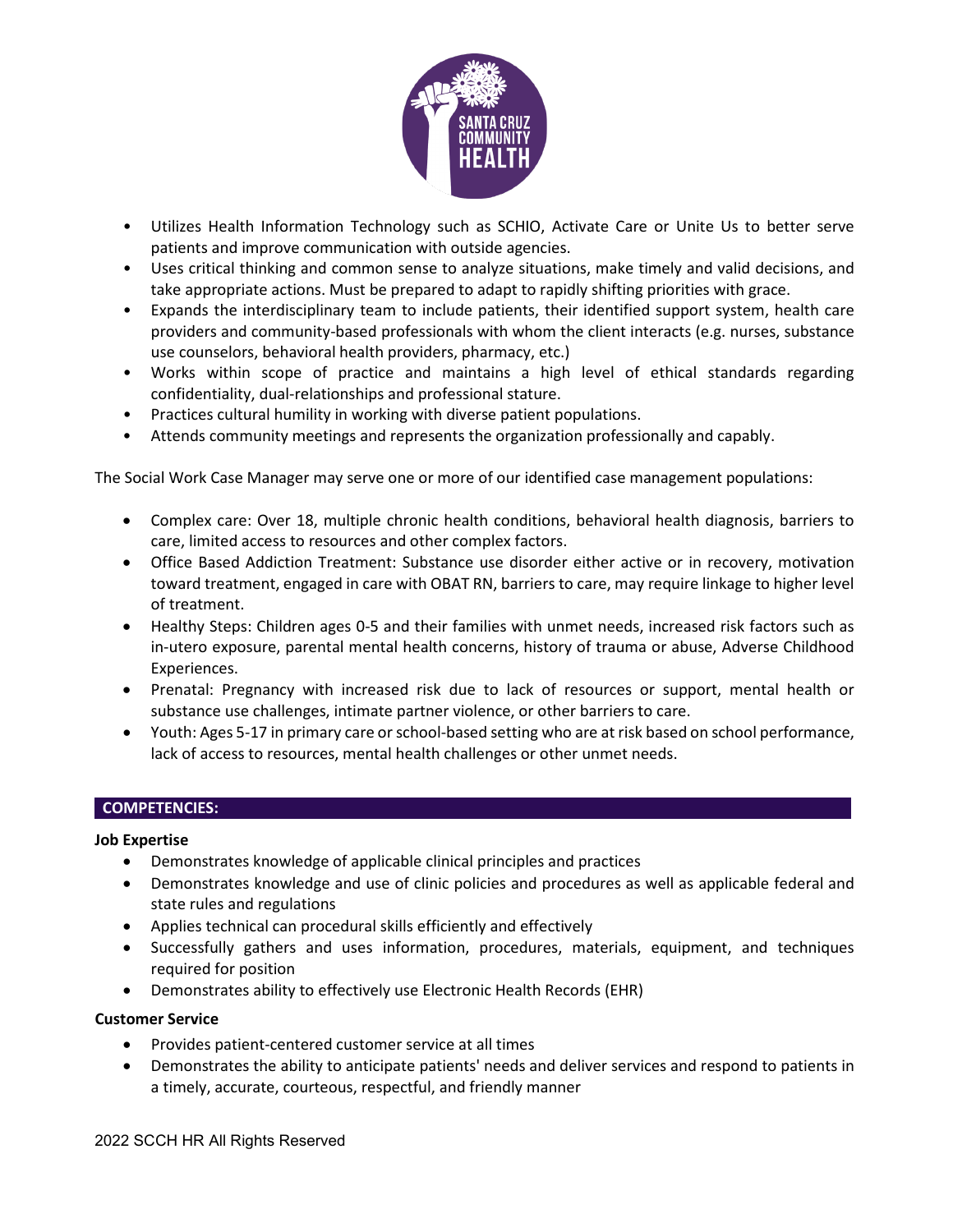

- Demonstrates ownership, initiative, attention to detail, and follow-through
- Approaches problem-solving by focusing on patients first
- Advocates for care that best serves the patient
- Addresses customer complaints/problems in a timely manner

### **Communication Skills**

- Oral and written communication is clear, concise, accurate, positive, and respectful
- Demonstrates comprehension of oral and written questions, instructions, and information rapidly, thoroughly, and accurately
- Response to oral and written questions, instructions, and information is timely and appropriate
- Written communication is well-organized, legible, concise, neat, and in proper grammatical form
- Checks work related email and mailbox on a daily basis

#### **Teamwork and Interpersonal Skills**

- Dealings with others are characterized by fairness, courtesy, diplomacy, honesty, firmness, empathy, and confidence
- Effective in offering support and assistance to others, in obtaining information from others, and in supplying information to others
- Demonstrates a positive attitude, flexibility, and ability to develop effective relationships by helping others accomplish tasks and using collaboration and conflict resolution skills

#### **Judgment and Problem Solving**

- Uses critical thinking and common sense to analyze situations, make timely and valid decisions, and take appropriate actions
- Demonstrates good judgment in making decisions
- Resolves issues independently and only seeks assistance as needed

#### **Reliability**

- Completes assigned duties & responsibilities in an accurate, timely and efficient manner
- Arrives to work on time and maintains consistent attendance
- Follows instructions and appropriate procedures
- Maintains patient confidentiality as required by HIPAA.

#### **QUALIFICATIONS:**

#### **MINIMUM QUALIFICATIONS**

- MSW or BA in related field with 2 years' experience in case management
- Bilingual in English and Spanish, Bicultural preferred
- Excellent communication, interpersonal and problem-solving skills
- Ability to work independently and collaboratively in a primary care setting
- Ability to complete all documentation in accordance with organizational requirements
- Strong Computer Literacy in Microsoft Office and Excel